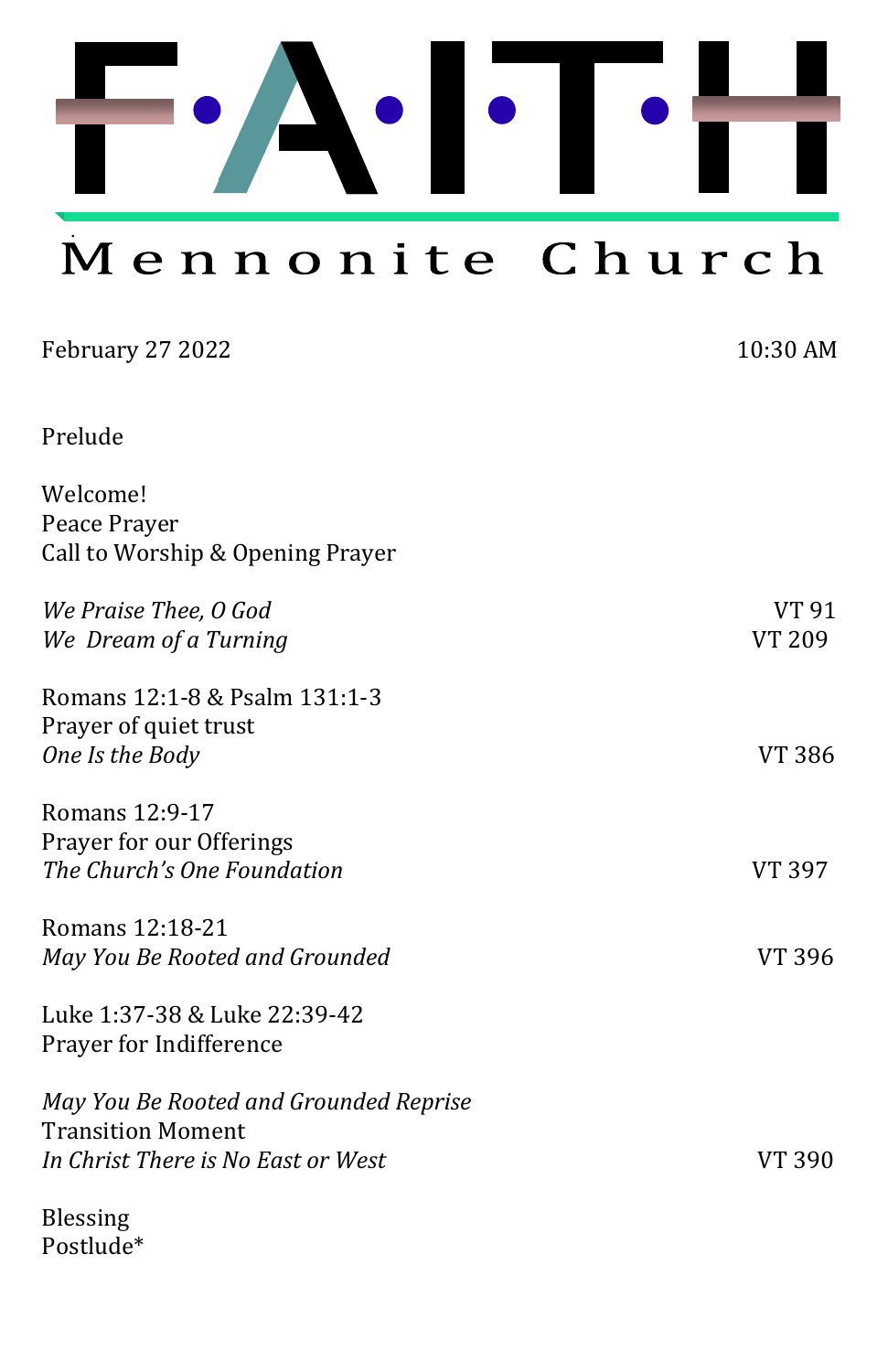**Questions for pondering:** What irritated mistrust inside me can I name and seek to let go of? What personal desires do I have a firm grip on, that may hinder God's work in me? What of the world's way do I conform to, that blocks the renewal of my mind?

> VT = Voices Together STJ = Green Song Book STS = Purple Song Book CCLI License #: 2009481 ONE LICENSE #739073-A

\**This service is streamed live. There will be a pause while the stream is switched from the public to the unlisted (private) stream for our congregational sharing and prayer.*  **If you are unable to stand please remain seated. Announcements etc. will be brought during the unlisted stream.**

#### **WORSHIP PARTICIPANTS**

| Sanctuary PrepLeslie Hadley |
|-----------------------------|
|                             |

| Ushers  Howard Allison & Mike Schmidt   |  |
|-----------------------------------------|--|
| Greeters Becky Allison & Kathryn Penner |  |

In lieu of passing an offering plate, there are many ways to give. There is a container in the back of the sanctuary as one option. There is a giving button on our community website. and USPS also delivers to us.



**CHILDREN/YOUTH Pre-K — 4th Grade:**  LL Room 103 Teacher: Brenda Martinez

**Junior High (5th—8th Grade)** LL Room 105 Teacher: Tammy Plank

**High School**  LL FYG Hall



**Open Class:** LL Open Area

**Lamp Lighters:**  LL Room 125

**Cornerstone:** Fellowship Hall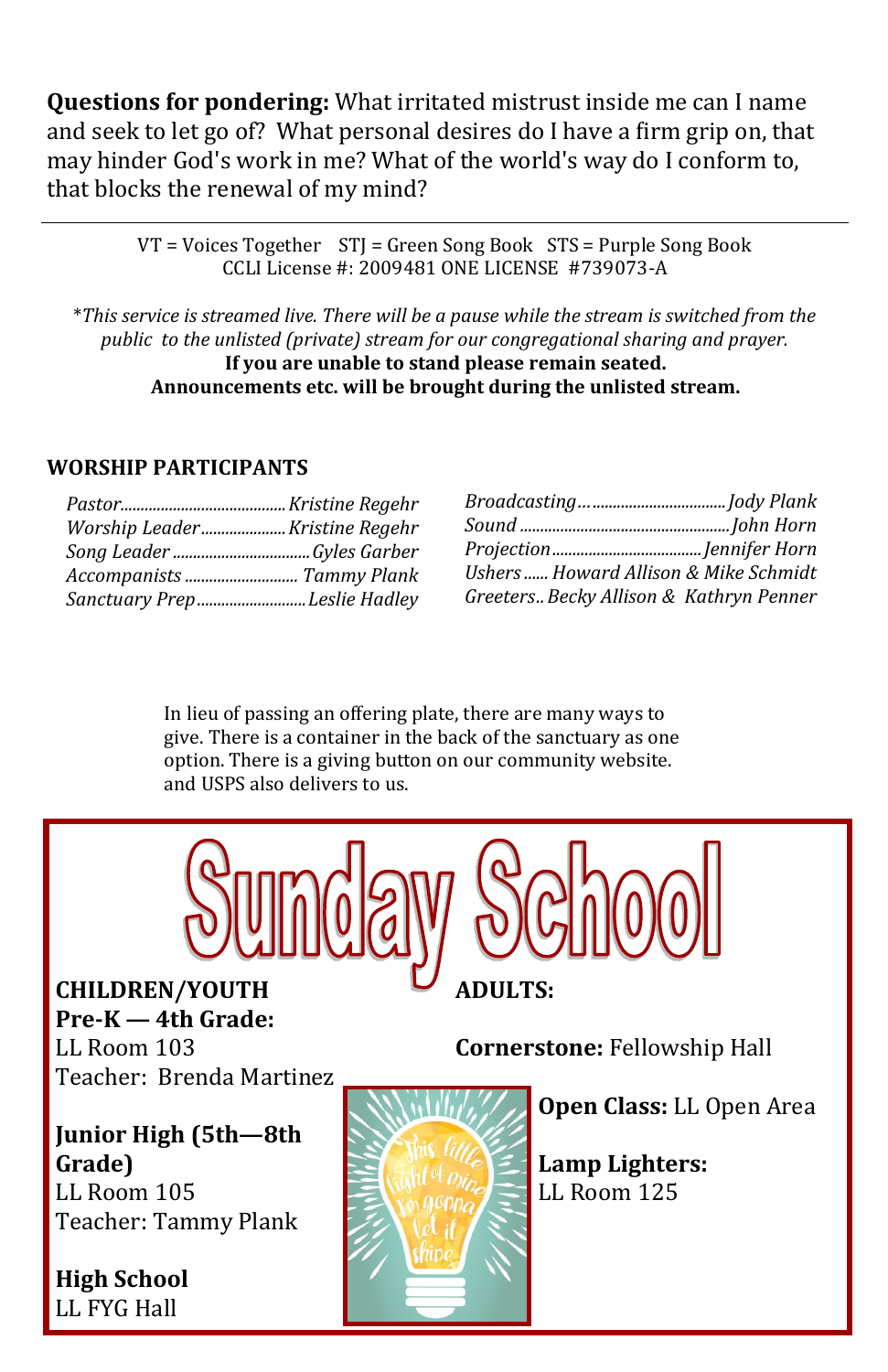| <b>Welcome</b> to Faith<br>Mennonite Church. We are glad you<br>are here.<br><b>Please</b> wear a mask during worship<br>and singing.<br>If you need a listening assistance<br>device or a large print bulletin,<br>please ask an usher.<br>There are a few *quiet* craft items on<br>the back table of the sanctuary that | <b>OUR MISSION STATEMENT</b><br>As followers of Jesus Christ, our<br>mission is to<br>- Worship together as a community of<br>faith,<br>- Invite everyone to share the gift of<br>God's love.<br>- Nurture each other in the faith,<br>- Serve others in the spirit of Christ,<br>and<br>- Proclaim His way of peace, justice<br>and reconciliation. |
|----------------------------------------------------------------------------------------------------------------------------------------------------------------------------------------------------------------------------------------------------------------------------------------------------------------------------|------------------------------------------------------------------------------------------------------------------------------------------------------------------------------------------------------------------------------------------------------------------------------------------------------------------------------------------------------|
| can be used during worship.                                                                                                                                                                                                                                                                                                |                                                                                                                                                                                                                                                                                                                                                      |
|                                                                                                                                                                                                                                                                                                                            |                                                                                                                                                                                                                                                                                                                                                      |

### *FAITH FAMILY NEWS*

**PLEASE CONTINUE** to pray for the family of Helen Wehry. May God grant them peace in this difficult time. Graveside services will be held on March 2 for family only. The memorial service will be here at Faith Mennonite on March 26. Helen was a charter member here at Faith Mennonite. She was also the sister to John Schrag and uncle to Oris Schrag.

**ALSO REMEMBER** they family of Wayne Fast in your prayers. Wayne and Bev Fast are long time members of Faith Mennonite Church. She continues to live in Health Care at Schowalter Villa in Hesston. Wayne passed away on January 30.

**LET US CONTINUE** to also remember those in health care and assisted livings. Margaret Ward moved to Kidron Bethel Assisted Living last week. Prayers for Norman Pankratz as he continues to heal from surgery early last week. Norman and Lorrayne Pankratz both moved to health care this past week. Norman is in rm 35W and Lorrayne is in rm 26W.

**THE THRID READING** for our inclusivity proposal will take place after worship (about 11:30) on Sunday, March 6th. The meeting will include a summary of oral testimonies and written responses, and clarity about discernment as an Anabaptist value, a biblical call for Christians, and an unfamiliar process for our congregation. There will be a time of silence for discernment. We will use the same consensus model we have been using in the previous two months. We continue to pray for our congregation to follow God's lead in this and in every other decision.

**ALL ARE WELCOME** to Faith Mission Circle in fellowship hall March 7 at 7:00 p.m. Susan Jantzen will give a power point presentation on "A Family Trip to Chad." The project is for New Hope Shelter (Pine Sol or equivalent,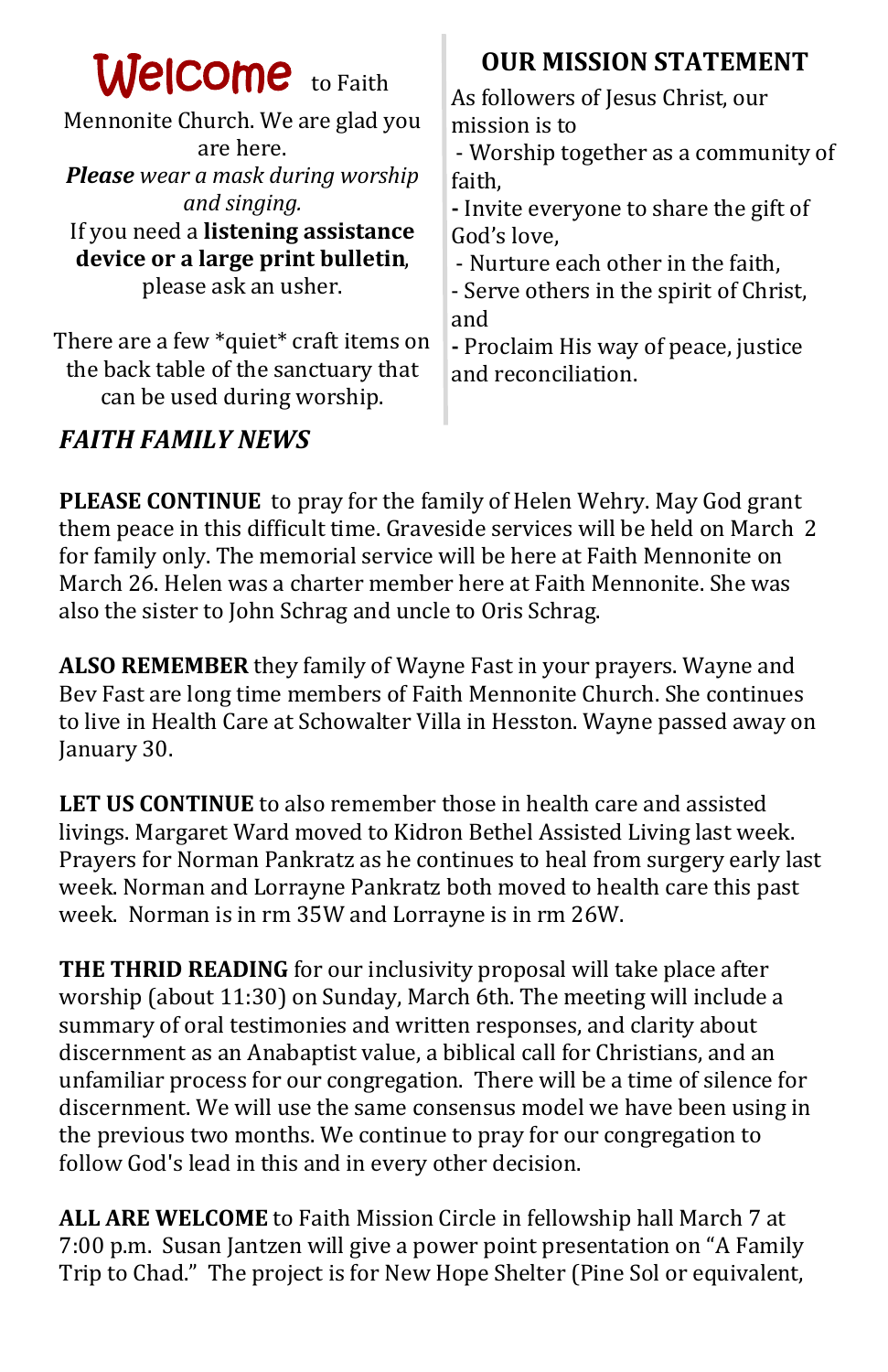toilet bowl cleaner, Ibuprofen, Tylenol, cold medicine) and the offering is for Camp Mennoscah. There is opportunity to tie a comforter during the meeting as well as most Wednesday and Thursday mornings. Also thank you for your blessing box donations. Kathryn Penner

**COME TO FAITH MENNONITE'S** next Caregiver Support Group meeting to talk to others who can understand what you are going through as a caregiver. People are learning from other participants' experience. Next meeting is TOMORROW, February 28, 4:00 p.m., in Fellowship Hall. Call/text Verda Deckert (316-283-3293) for more information.

**THIRD READING RESCHEDULED:** Given the additional time needed to include more people in our discernment, our Third Reading is postponed to March 6th.

**MY COINS COUNT**. The time is coming, the time is coming. Mennonite Relief Sale is April 08 and 09, 2022. We are all invited to collect our coins (and bills) in our homes and then bring them to church from now until April 08. Remember each coin collected helps feed a person somewhere in the world.

**A LENT BIBLE STUDY GROUP :** "What is the Bible and How do we understand it?: By Dennis R. Edwards [Part of the Herald Press series The Jesus Way: Small Books of Radical Faith]. This study will be used during Lent and will meet on Wednesday evenings 7:00 (or adjusted by those who come) March 2 through April 13 here at Faith Mennonite Church. This group will be led by Sara Regier and Pastor Kristine. We are borrowing 14 copies from WDC resource library. Let's not purchase books unless our group gets bigger than 14 people! March 2 – Introduction to this affinity group. Please arrive having thought about this question: "What is my relationship with the Bible?" We'll share our variety of responses and prepare to work together for six more weeks. Please sign up on the clip board that is located on a podium outside the sanctuary.

**THE 2022 FMC** printed phone/address directory is available upon request. Some people's status' were changed in consultation of the Deacons, Administrative Assistant, and Pastor Kristine.

**DEVOTIONALS** are in your mailboxes.

**SUMMER CAMPS REGISTRATION IS NOW OPEN** for summer 2022 at Camp Mennoscah! The adventure of the unknown is before us! We do not know exactly what to expect for the 2022 summer, but once again we will build on the Rock and play in the sand. Go to www.campmennoscah.org to register on line. Board of Worship and Outreach will once again be paying for FMC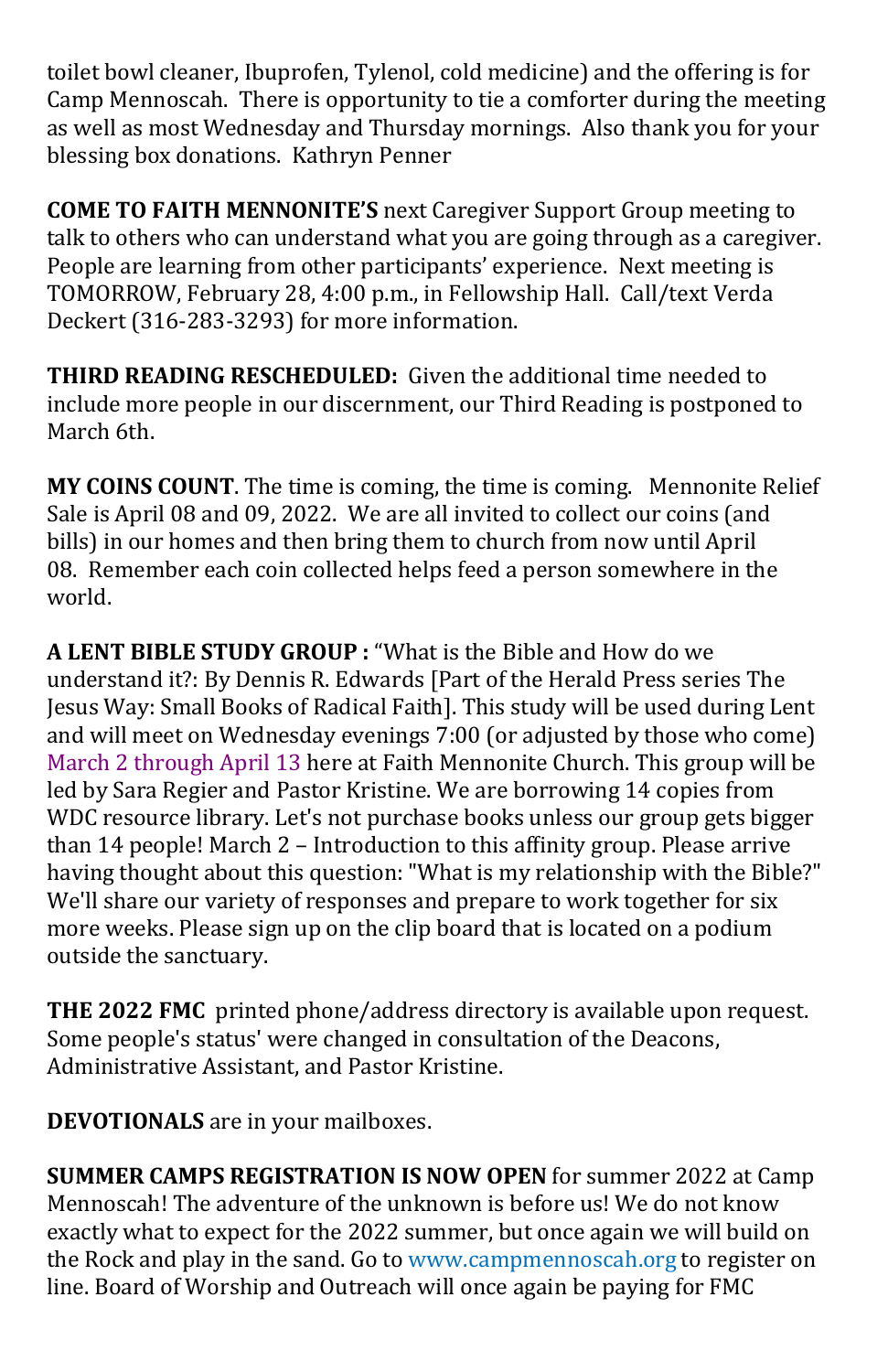campers to attend camp! *REGISTER* before March 1 to get the early bird discount.

## *OTHER AREA ITEMS*

**PRAY FOR WDC** Church Planting Commission, as they implement a new strategic plan to engage our whole conference in initiatives for church planting, revitalizing congregations, and fostering relationships with emerging Anabaptist/Mennonite groups.

**ALL ARE WELCOME** to join the fun at 14th annual MCC Comforter Blitz on March 7, 8 and 9 at the Journey Yoder Campus, one mile north of Yoder, KS. Times are Monday and Tuesday 9-5, and Wednesday 9-4. Come and have a good time while helping others. Masks are highly encouraged and plan to practice social distancing. Please contact the MCC Central States office with questions at #316-283-2720, or check the Comforter Blitz Facebook Page, "MCC Comforter Blitz for Kansas".

**KANSAS MENNONITE RELIEF SALE** is just around the corner! Please check out the bulletin board for an important message from Becky Blough, Publicity Committee. Here are some other important dates to be reminded of: March 26 - Verenike Making, Hillsboro April 2 - Bohnne Berroggi making, Moundridge April 8 - 9 - MCC Sale

**TODAY** (Sun., Feb. 27) – Junior recital by Bethel College student Julianna Schrag, soprano, 4 p.m., Administration Building chapel.

**MONDAY, FEBRUARY 28** – Bethel College Wind Ensemble concert under the direction of Joel Boettger, 7 p.m., featuring works by Erickson, Ticheli, Mackey, Standridge and Sousa; Krehbiel Auditorium in Luyken Fine Arts Center.

**FRIDAY, MARCH 4** – Bethel College presents the 2nd Annual Ada Schmidt-Tieszen Lecture with Dr. Rebecca Thomas, professor and director for international social work studies at the University of Connecticut's School of Social Work, 11 a.m., Memorial Hall.

**SATURDAY, MARCH 5** – Kauffman Museum first-Saturday bird walk, 8 a.m. start time in the museum parking lot at the corner of Main and 27th streets in North Newton. Experienced birders lead a walk of 1-1.5 hours in Chisholm Park and on Sand Creek Trail (terrain is mostly wood-chip path and sometimes uneven/sloping).

**SUNDAY, MARCH 6** – Sunday-Afternoon-at-the-Museum program, Reinhild K. Janzen, "Ritual Markers of Life and Death in Uganda and Taiwan," 3 p.m., Kauffman Museum auditorium. This program is associated with the current